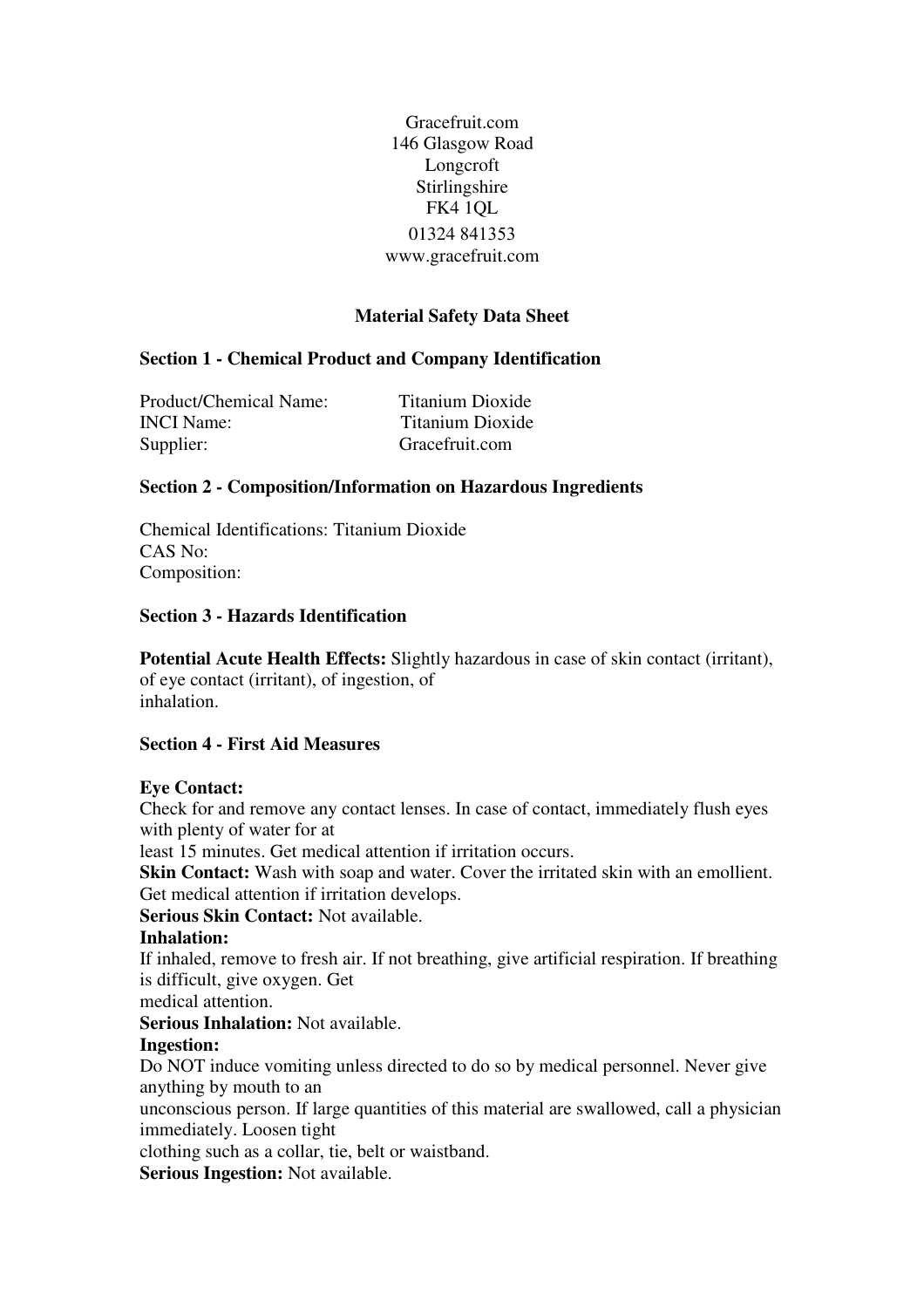### **Section 5 - Fire-Fighting Measures**

Extinguishing Media Recommended: Water mist, carbon dioxide, foam or dry powder. Do not use direct water jet.

Special Measures: Fire-fighters should wear protective clothing and approved respirator.

Hazards: Avoid inhalation of fumes.

# **Section 6 - Accidental Release Measures**

Environment Precautions: Prevent from entering drains, surface and ground water.

Methods For Cleaning Up: Remove using absorbents, then clean the area with hot water and detergents.

## **Section 7 - Handling And Storage**

Precautions In Handling: Normal hygiene practices should be employed. Storage Conditions: In a cool, dry room avoiding exposure to light and strong odour.

## **Section 8 - Exposure Controls / Personal Protection**

Precautions: Goggles and gloves should be worn if there is a risk of splashing.

### **Section 9 - Physical And Chemical Properties**

Odour: Free from rancid odours Appearance: bright white dry powder

### **Section 10 - Stability And Reactivity**

Materials to avoid: Oxidising metals Conditions to avoid: Oxidation promoting conditions (heat/light) Stability: Generally stable, should be used within 12 months of opening

### **Section 11 - Toxicological Information**

Not irritant. No evidence of hypersensitivity on skin contact and harmless if inhaled or ingested.

LD/LC50 Value: not tested on animals.

### **Section 12 - Ecological Information**

Not harmful to the environment.

### **Section 13 - Disposal Considerations**